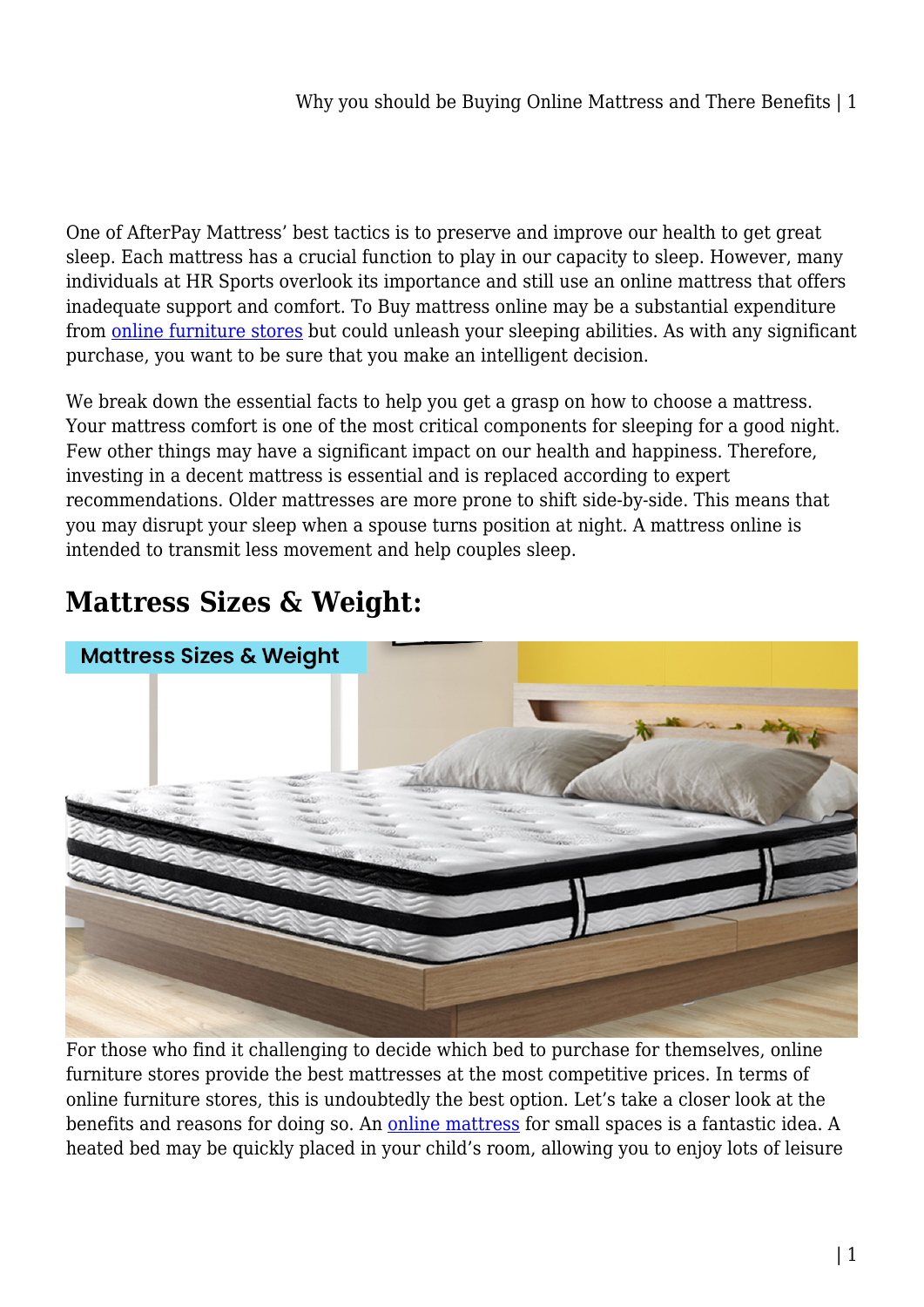and relaxation in a comfortable bed. You may select an online mattress that is appropriate for your dimensions, but your child may soon outgrow it, placing an additional costly load on your shoulders. If you are still uncertain, consider a single long bed since the kid may not need much room but may demand a lot of width and length.

That is why purchasing a mattress online is a great idea. Couples who wish to sleep comfortably throughout the night may benefit from buying an online mattresses for various reasons. Instead of adding to the harmony of the home, an online mattress may enhance the balance of the home, making it easier to relocate the house to accommodate particular health and wellness requirements.

When it comes to online mattresses shopping, HR Sports has the most outstanding selection. It is also essential to consider your weight and the size of the individual sleeping on your bed when determining the rate at which your online mattress will deteriorate. Colors may fade in the presence of heavy sleepers, while lighter sleepers have less of an impact. In the same way, a pair of online furniture stores are worn out more quickly for a single person than a mattress.

## **Better for your Bed Adjustable:**



Online furniture stores make it simple to have your furniture delivered; usually, an [online](https://nutritionarticles.com.au/category/furniture/) [mattress](https://nutritionarticles.com.au/category/furniture/) will have two distinct bases to make this possible. The sturdy foundation must be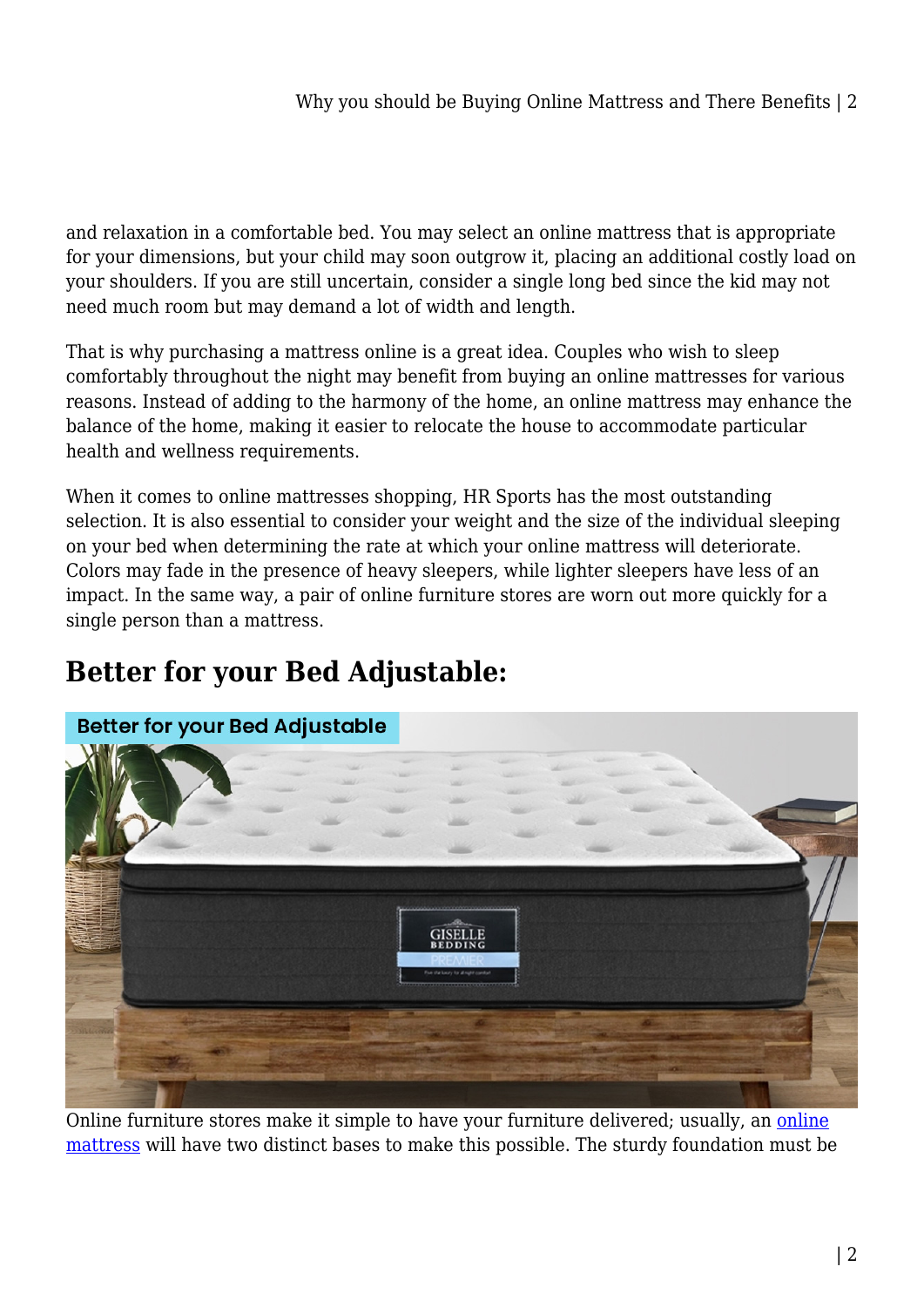divided into two parts because even older mattresses may bend across corners. This is called a house and a room. As a result, the adjustable foundation is a good match for an online mattress from AfterPay Mattress since it provides each client with online mattresses comfort. For individuals who purchase an online mattresses, two extra big adjustable bases may be synchronized side by side for their convenience.

### **Worth Investing in Your Sleep and Health Quality:**

It will be more or less an investment when purchasing a mattress from HR Sports for the long term. Because of the size of the bed, your son will be able to sleep there until he is old enough to leave the house. If you are looking for your first apartment or if you will be hosting guests, the online mattress is the best option. People who are experiencing pain, discomfort, and pressure may consider purchasing an internet mattress. The excellent Online mattress features a 3 inch soft, adjustable foam comfort layer, and its overall construction is exceptional.

The material is designed to relieve discomfort while also evenly distributing your body weight. The mattress is packed with a refrigerant gel and HR Sports' phase-change technology to prevent heat from being trapped or allow the user to sleep warmly while sleeping. Because of its medium proportions, the online mattress is most suited for side and back sleepers, as many of them suffer from increased pressure due to uneven spinal alignment when sleeping. Side sleepers are cushioned to aid in alignment and release pressure points in the hips and shoulders, which are particularly painful.

#### **Maintenance of the Machine:**

If you take good care of it, the Buy mattress online will endure longer than any other product. This means that your online mattresses is rotated every 3 months or according to the manufacturer's recommendations, and an online mattress is utilized.

#### **Saves space for your Room:**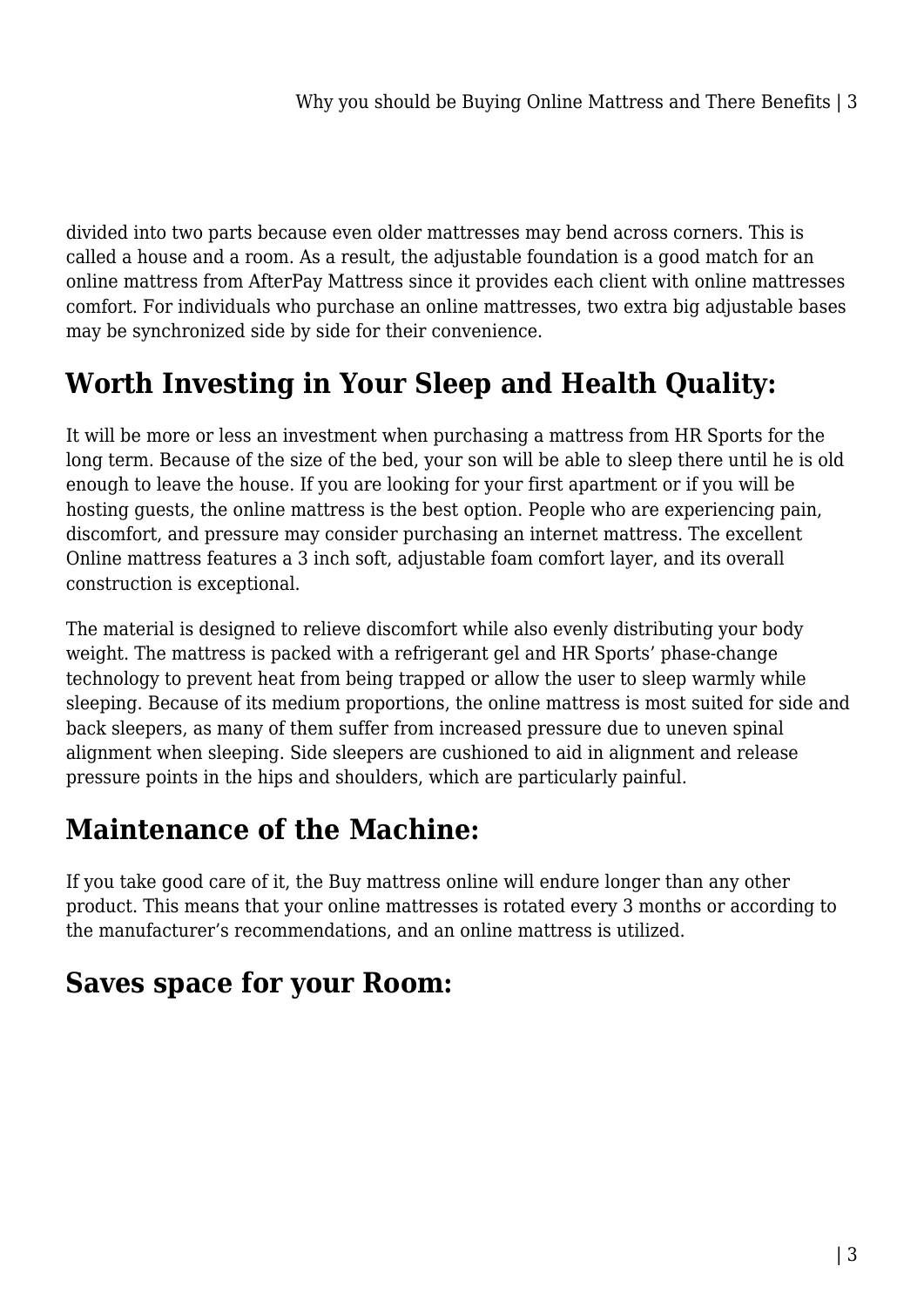

Ideal for fitting small spaces, Buy mattress online provides an ideal balance whether you want to add additional storage options or make use of every inch of room. An online mattresses is also a great option when designing a room where anything like a bedroom, a studio, or even a guest room may be provided since such spaces do not need additional area.

Good investment: When you want to design an online mattress or even a little AfterPay Mattress double bedroom, remember that the mattress is less than the tiny double for the same model. This may help you decide whether you invest in an inexpensive double mattress or better, but only a Buy mattress online. Furthermore, the bed itself and a little bed are affordable options.

## **Best for Individual Use:**